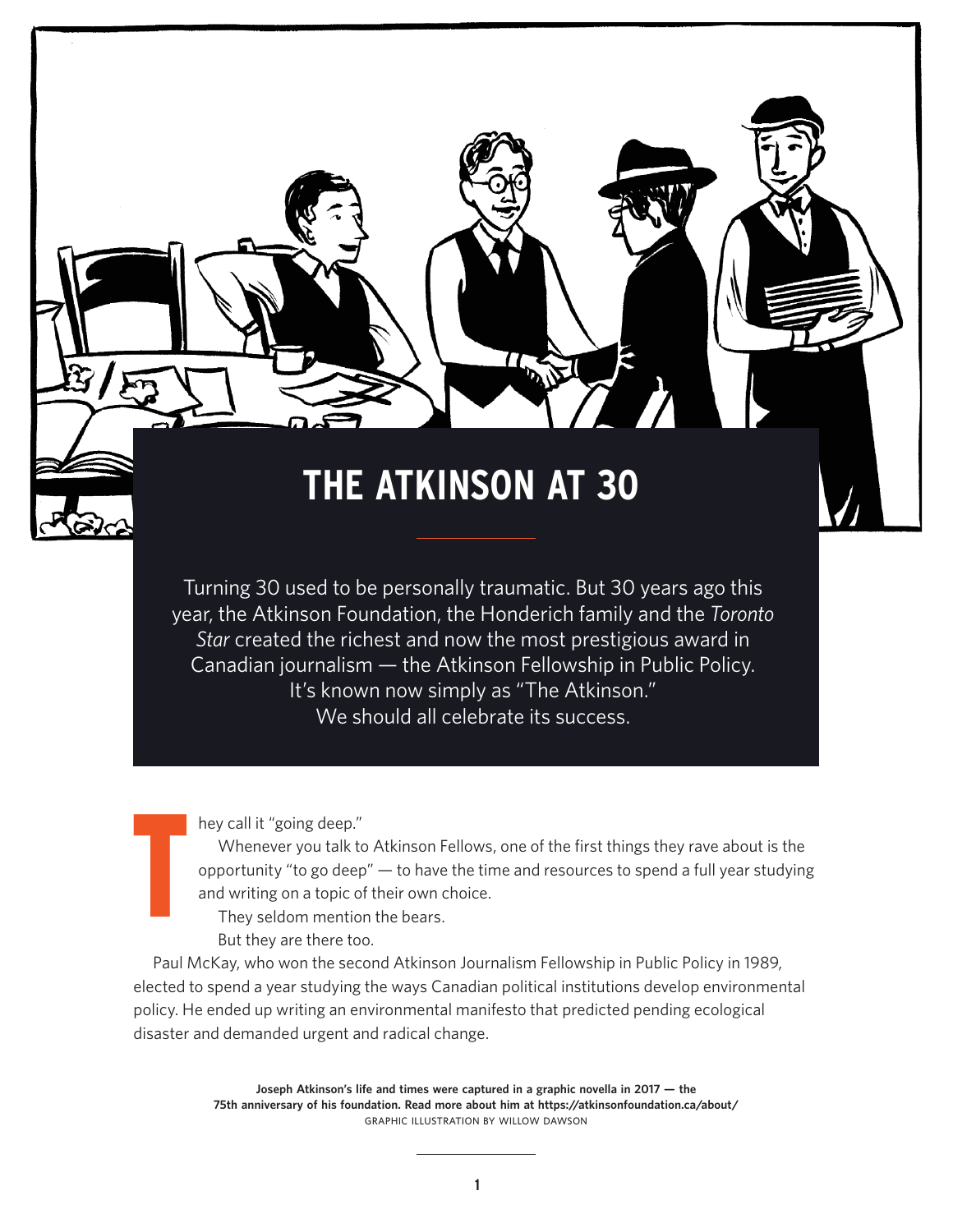"After decades of polluting their environment, Canadians have concluded that the scale and pace of global industrialism has endangered the planet and that a new kind of economics — based on ecological principles — is the only hope for survival," McKay wrote in his six-part series, *Plundering the Future*.

To research his series, McKay travelled extensively in Canada: canoeing the full length of the Mackenzie River; visiting a remote region of Kluane National Park, in southwest Yukon, that was threatened by a proposed open-pit copper mine; rafting six days through British Columbia's Tatshenshini-Alsek Wilderness and flying north of the Arctic Circle to work with a falcon biologist near Old Crow.

But it was his encounter with a hungry grizzly bear in the Barren Lands along the Mackenzie River in the Northwest Territories that still sticks with him 29 years later.

"At one point, I was walking in the Barren Lands by myself," McKay says with a chuckle, "and a

grizzly bear came over this little ridge, chasing a ground squirrel. The ground squirrel was running for its life, down the hill towards me in a zig-zag pattern and the grizzly bear, which was at least seven feet tall, followed it and caught up to it and impaled it at full speed. Then it stopped in a flurry of dust and sand and looked up and saw me standing there about 40 yards away. I figured I was dead."

The standoff seemed to last forever, as the nearsighted grizzly tried to determine if McKay was a threat or possibly his next meal.

"This grizzly looked at the squirrel impaled on its claws and it looked at me and it definitely saw me," says McKay. "Then it looked at the squirrel again and it looked at me and then it looked at the squirrel one more time and then it disappeared over the ridge."

to have a year to work on one project with basically all the resources I needed to do it and there was nobody looking over my shoulder." — Ed Struzik

"It was so much fun

"That's the most vivid memory I have of being out in the field," he adds. "It was a wonderful summer."

Ed Struzik, the 23rd Atkinson Fellow, selected in 2006 for his series *Arctic Peril: The New Cold War*, made nine trips to the Arctic during his Atkinson Fellowship as he sought first-hand evidence of the impact of global warming on Canada's Far North. He made a six-week voyage through the Northwest Passage aboard a Canadian Coast Guard icebreaker, skied for five days across the Brintnell Icefield in the Northwest Territories' Nahanni National Park and travelled by plane, icebreaker, snowmobile and dog sled to places as remote as Ellesmere Island, Repulse Bay, Greenland and Norway.

"It was wonderful," he says now. "It was so much fun to have a year to work on one project with basically all the resources I needed to do it and there was nobody looking over my shoulder."

Struzik's strongest memory of his Atkinson was catching and tagging polar bears with two veteran scientists in the Beaufort Sea.

"That was pretty cool," he says. "I'd been involved in the capture of wolves and grizzly bears,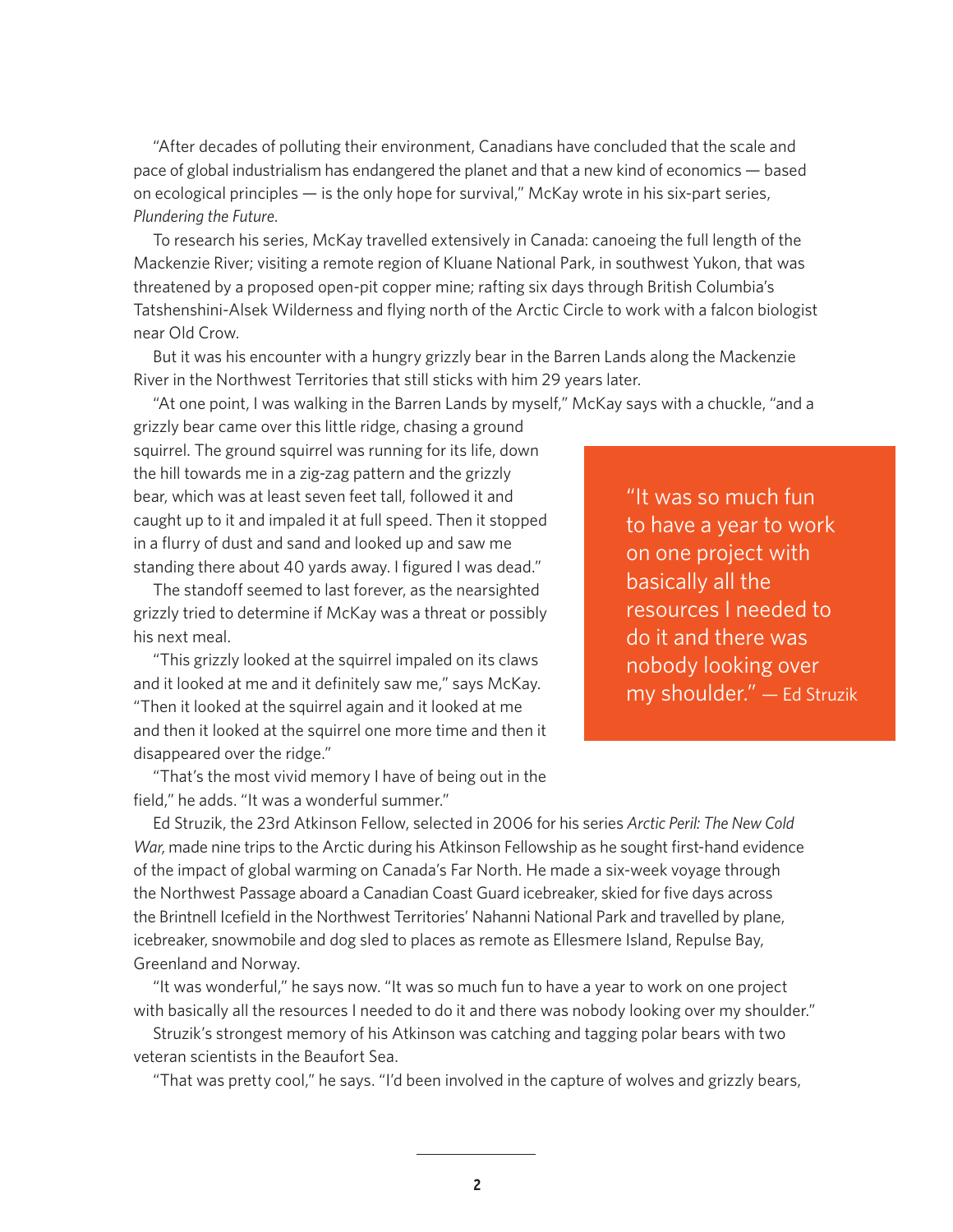beluga whales and narwhal, but I'd never been out catching polar bears. That was surreal. Just seeing a big animal like that — a thousand-pound animal, 100 kilometres away from shore in -25 degree weather."

Struzik and the scientists tracked the bears from a small helicopter. When they spotted a bear on an ice flow, they would land quickly nearby and unload all their extra baggage to make the aircraft light enough to manoeuvre safely during a chase.

"I was some of the extraneous baggage," Struzik says.

When they spotted a polar bear, the scientists would land the helicopter, Struzik would hop out and quickly unload a spare fuel drum and all the expedition's survival gear. Then the helicopter would take off to chase the bear and shoot it with a tranquilizing dart.

As part of the routine, the scientists insisted Struzik should always have a loaded hunting rifle with him in case the bear they were tracking should suddenly come after him while he was alone on the ice.

On one expedition, things went wrong. Struzik had trouble getting all the gear out of the helicopter. A fuel drum got stuck in the back hatch and he had to wrestle with it for a few minutes.

"I was thinking 'Time is passing: time is passing,' " he says. "I was afraid the bear was running away. Finally I got it out and I was so relieved, I gave them the fingers up and they took off and I watched as the helicopter went over the horizon, following the bear."

Suddenly, the bear turned and started running back towards Struzik.

"And that's when I realized I didn't have the gun out," he says.

He'd left it on the helicopter.

"Unbeknownst to me, because I couldn't actually hear, they had put a dart into the bear," he explains.

The helicopter was chasing the drugged polar bear away from open water, so it wouldn't try to escape by swimming and risk drowning.

In the end, both the bear and Struzik survived. Though Canada's polar bears haven't fared well since and remain endangered.

Struzik's Atkinson warned that climate change in the far north is advancing so quickly it threatens to transform fully half of Canada's real estate.

In 2006, climatologists told Struzik most of the Arctic could, for the first time in a million years, be free of summer ice sometime in the next 15 to 60 years.

"We're rushing towards a tipping point, where sea ice becomes so thin and vulnerable that winter's deep freeze will no longer be able to manufacture enough ice to offset the melting that occurs in summer," Struzik wrote in his Atkinson series.

Now, he is even more pessimistic.

"The old Arctic that we all grew up with is disappearing and in many places has disappeared," says Struzik, who has travelled in the Arctic every year for the last 39 years. "A new Arctic is unfolding. The invasive species that I talked about in my (Atkinson) series are just increasing in number and variety and are taking over the Arctic. We are now seeing the potential for polar bears, the King of the Arctic, being replaced by killer whales that are moving into the area."

"A lot of what I wrote in that series has essentially come true," he said. "In fact, the changes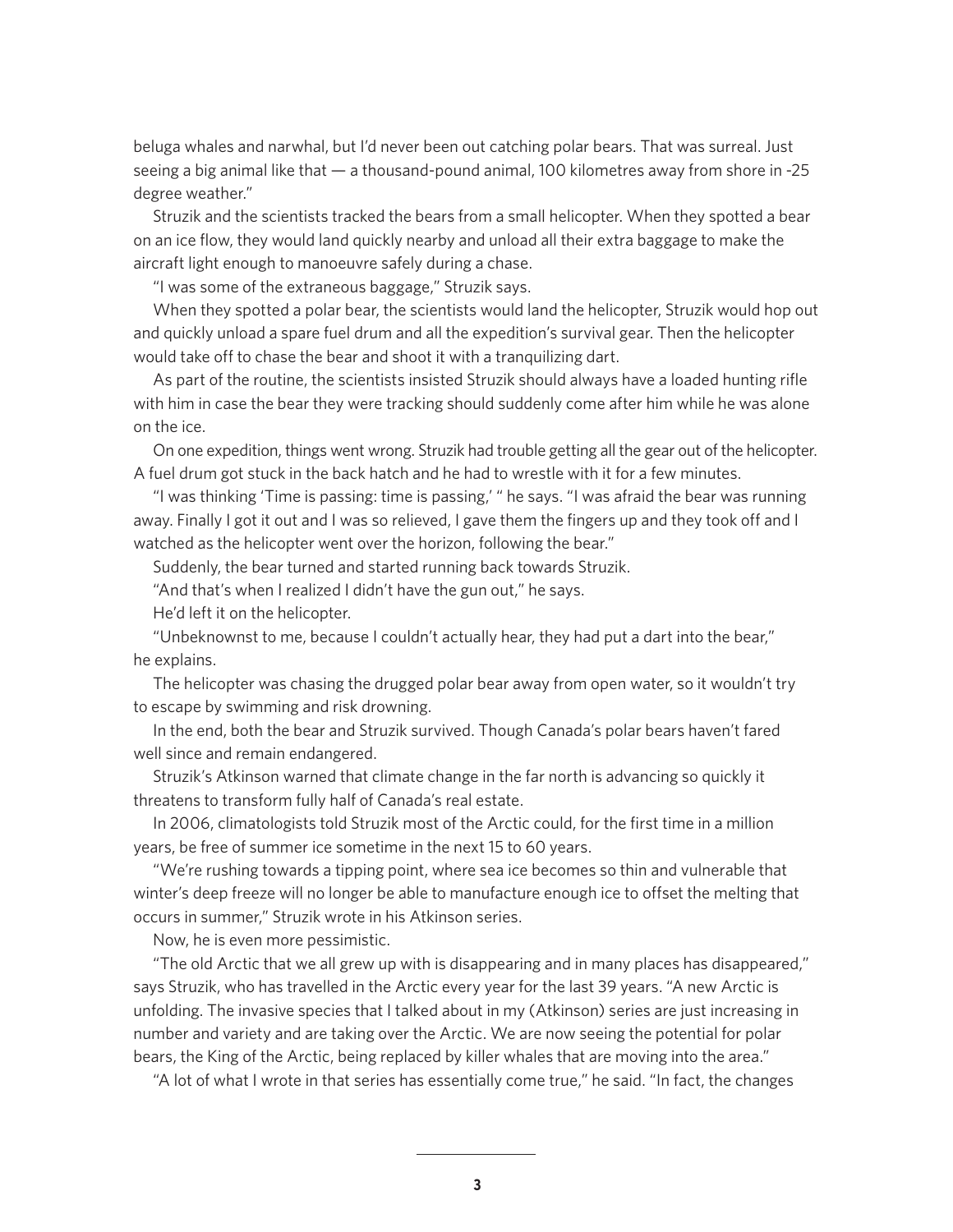have come a lot faster than even I and others I quoted were predicting. It's really astonishing." When Struzik skied across the Brintnell Glacier during his Atkinson, the scientists he was

travelling with calculated that a metre of ice had melted off the glacier in six weeks of summer.

Now, Struzik, who has been back to the same area three times since his Atkinson trip and published four books on the Arctic, says "We are seeing the glacier lose as much as 10 metres in height."

The warming of the Arctic raises all sorts of problems – from open shipping lanes in as yet uncharted seas to sovereignty and security issues and serious challenges to the culture and lifestyles of the region's Indigenous peoples.

Those same concerns originally led to the creation of the Atkinson Fellowship.

John Honderich, the former publisher of the *Toronto Star* and current Chair of Torstar's Board of Directors, was the inspiration behind his father, Beland Honderich's decision in 1986 to create a journalism fellowship in public policy.

From 1985 to 1986, John took a leave of absence from his job as the Star's Business Editor and went to London to study at the London School of Economics. During that period, he wrote a book, *Arctic Imperative: Is Canada Losing the North?*, which analyzed the growing strategic importance of the Far North to Canada. He urged Canada to take steps to assert its sovereignty in the region by making the Arctic an integral part of Canadian foreign policy.

At the time, Honderich's father opposed his son's plans.

"My father thought this was the craziest thing that I'd ever done," John Honderich says. "To sort of get out of the line and not continue on with your career as everyone else does upset him."

"To be fair, in my father's life — you know, being a high school dropout — taking a year off to study was just not part of the tradition; not part of what he considered important."

"But then, when he saw what I was able to do, he became a convert. When I came back, he was so impressed by what had happened with the book and the year in terms of what it meant to me, he said: 'I think we should set up a fellowship.' "

Minutes of an Atkinson Foundation Board of Directors meeting from December 1986, tentatively float the idea of a "University of Toronto Journalism Project."

"Mr. (Beland) Honderich raised the subject of a special fellowship project for Ontario journalists which he expects to have commence in 1987," the minutes read. "The project would involve an expenditure of \$50,000 a year for five years and would be in conjunction with the University of Toronto."

By late 1987, the proposal had evolved. The project was opened to journalists from all over Canada and while the University of Toronto wasn't involved, Economics Professor Abe Rotstein, a friend of Beland Honderich and a co-founder of the Committee for an Independent Canada, served as an academic adviser for the first 10 years of the fellowship.

The value of the fellowship was initially set at \$50,000 plus an additional \$25,000 for expenses, (it now stands at \$75,000 and \$25,000), with the costs divided three ways, between the Atkinson Foundation, the *Toronto Star* and the Honderich family.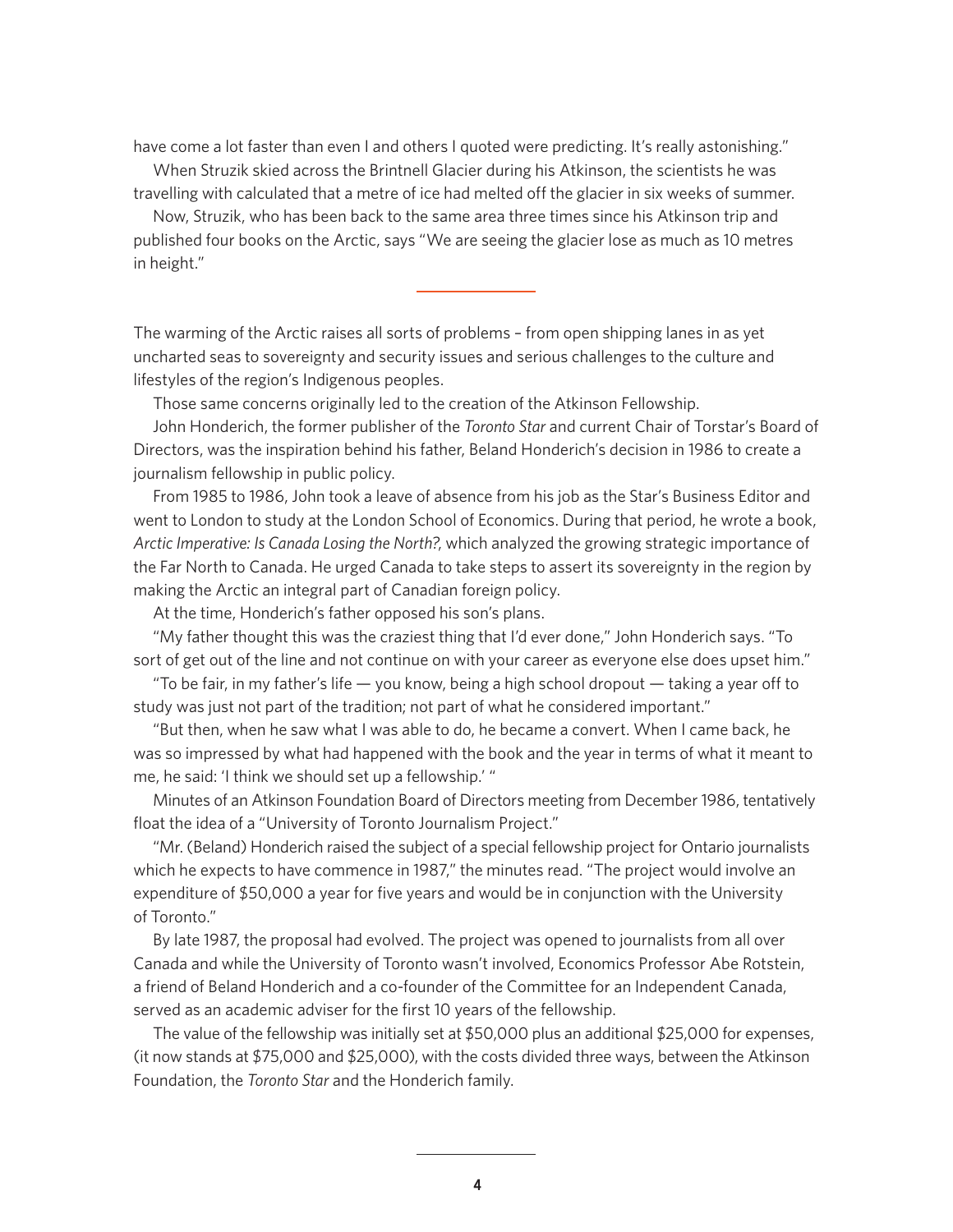"From the beginning, we decided to make it handsome enough that people would not have to suffer," John Honderich said. "They would be able to take a full year and do it properly. It hit a different level and that was very intentional. We wanted to make it significant."

"You know there are fellowships set up in people's names for various things, but I don't think there is anything quite like the Atkinson," he adds. "I think it stands very much by itself and I think it has earned its reputation as one of the big ones in the pantheon of Canadian journalism."

From the outset, the fellowship was tied tightly to the memory of Joseph E. Atkinson, who served nearly 50 years as the publisher of the *Toronto Star*, from 1899 to 1948.

Atkinson held strong views on the role of a large city newspaper and he advocated a set of journalistic principles that laid special emphasis on social, economic, political, legal and racial justice.

His newspaper's crusades frequently outlined social reforms in other countries and laid the groundwork in Canada for mothers' allowances, unemployment insurance, old age pensions and the first phases of a national health care plan. He was also a champion of minimum wages and the rights of labour unions.

In the official announcement of the Atkinson Fellowship in December 1987, Beland Honderich said:

"The fellowship will recognize Mr. Atkinson's unique contribution to Canadian journalism and encourage young journalists to follow in his footsteps. The fellowship will enable worthy young journalists to spend a year researching some matter of current public policy from a small 'l' liberal point of view and publishing his/her conclusions in a small book or a series of newspaper articles."

"From the beginning, we decided to make it handsome enough that people would not have to suffer. They would be able to take a full year and do it properly. It hit a different level and that was very intentional. We wanted to make it significant."

— John Honderich

Six months later, (Beland) Honderich announced that 39 journalists had applied for the fellowship and Toronto freelance broadcaster and magazine writer Ann Pappert was selected to serve as the first Atkinson Fellow in Public Policy, researching the social policy implications of reproductive technology.

The elder Mr. Honderich was shocked by the selection committee's decision.

"My father just about flipped," is the way John Honderich, who has sat on every fellowship selection committee, recalls it. "'What's Atkinsonian about that?' he demanded."

John Miller, a former chairman of the Journalism Department at Ryerson University, served on the first six selection committees for the Atkinson Fellowship and he remembers the committee members were enthusiastic about their first choice.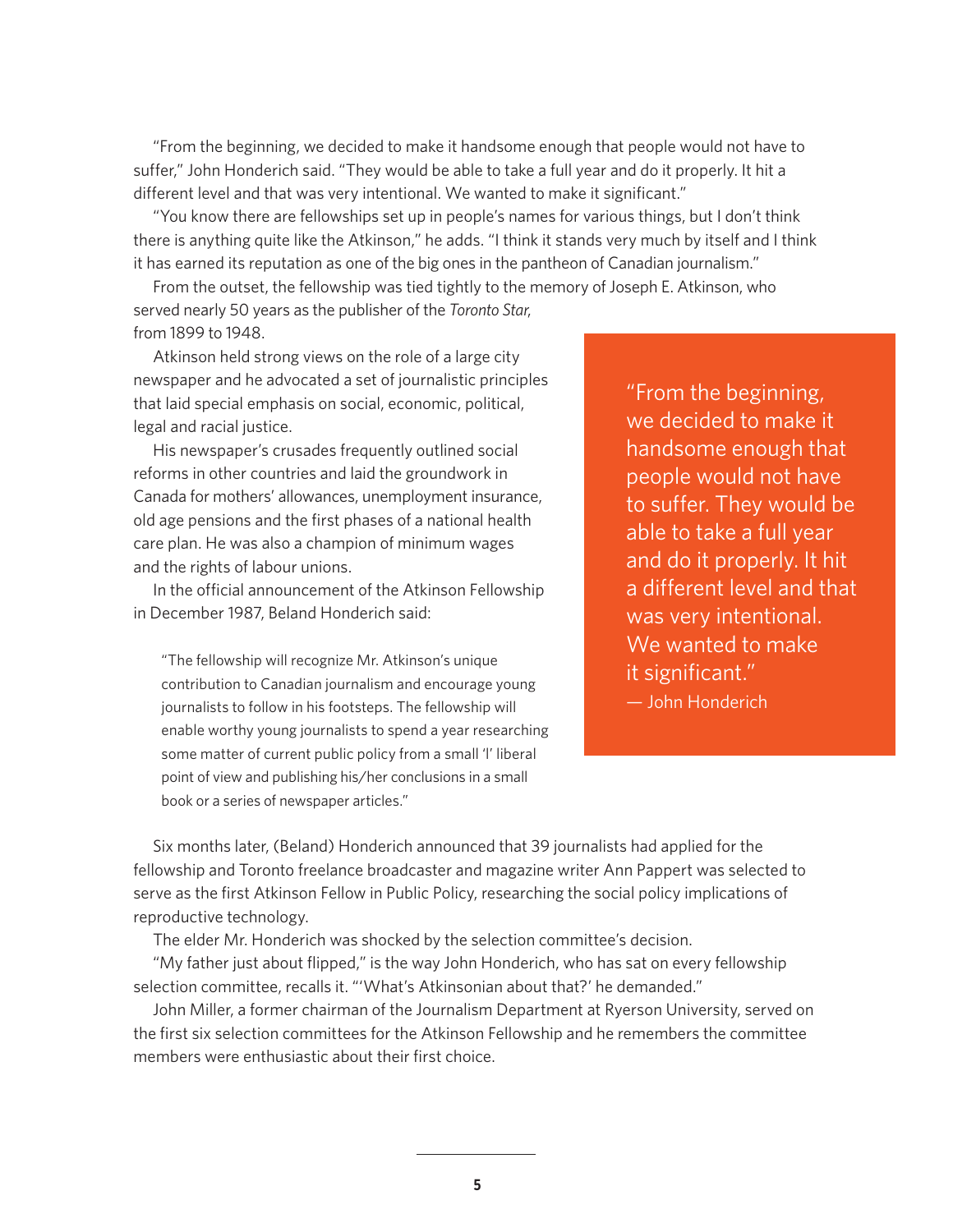"Beland was surprised by the topic though," he admits. "He asked the selection committee in for lunch and was obviously baffled. Why were we choosing something weird like reproductive technology? How does that square with the Atkinson principles? Aren't you getting any proposals for guaranteed annual income and so on?"

"We said no. We're taking a very broad view," Miller recalled. "And Beland sort of took that under advisement and backed off and let us do what we wanted to do."

Pappert's fellowship looked at the brave new world of baby making, 10 years after the birth of the first test-tube baby and a full eight years before the world was introduced to Dolly, the first cloned sheep.

Her series raised moral and legal issues involved with in-vitro-fertilization; examined debates over who should pay for the treatments; and discussed suggestions that doctors might soon grow embryos to create spare tissue and organs.

"Embryo screening, sex selection and a wide range of other new reproductive techniques will make it possible to produce a healthier population, control health expenditures and allocate resources, all of benefit to the state," Pappert wrote.

"In the future," she warned, "governments may demand the right to intervene before birth by requiring the use of reproductive techniques such as embryo screening and genetic engineering to regulate who will be born and with what traits."

Pappert's work was so riveting she was summoned to address a parliamentary committee in Ottawa just days after her stories were published in the *Toronto Star*. She was later hired as a research director for a 1994 Royal Commission on New Reproductive Technologies.

"I thought that first fellowship was amazing," John Honderich says now. "It was a topic that was very much cutting edge."

As dramatic technological changes transformed reproductive science, modern events also shifted the boundaries of traditional "liberalism."

In 1995, when called upon to review the first years of the Atkinson Fellowship, John Honderich specifically addressed the fellowship's aims in relation to the "Atkinson Principles."

"While the fellowship selection committee was charged with looking for proposals that fit within the tradition of liberal journalism, the committee was not limited to only those subjects dealt with by Atkinson," he wrote in a report. "In other words, we felt we had to be relevant in our choice. Consequently, most of the winning entries reflect modern-day concerns rather than traditional 'liberal' topics."

Reproductive technology, environmental policy, health campaigns to fight AIDS, self-government for Indigenous peoples, the impact of budget cuts on Canada's social safety net and a review of Canada's immigration policies, were all subjects of the first Atkinson Journalism Fellowships.

"I would argue such topics fit comfortably within a general liberal tradition and thus were appropriate for the fellowship," Honderich said in his report.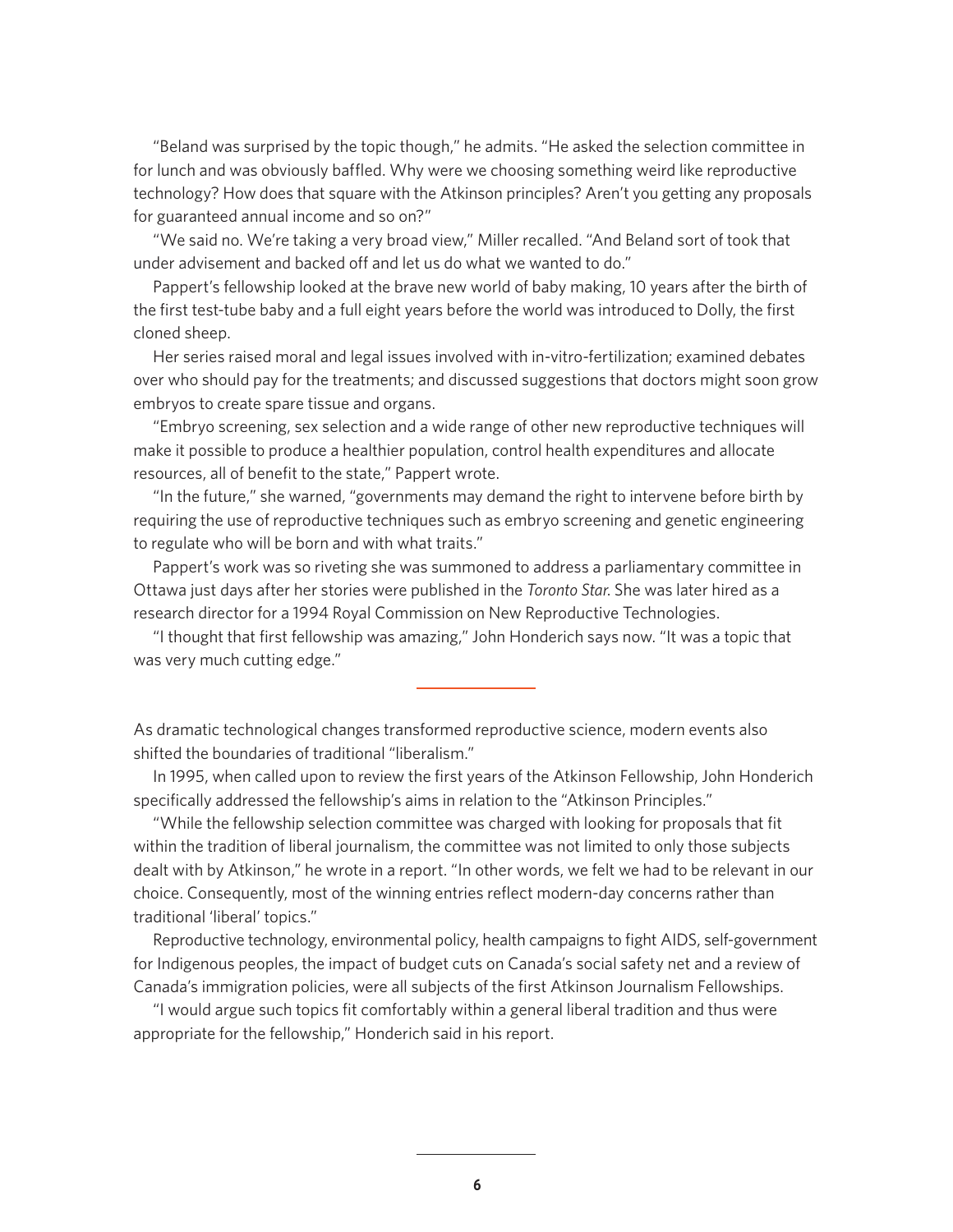Over the years, the fellowship has remained on the cutting edge of the news, as journalists scramble to outline projects that will remain timely and relevant 18 months later, when they are finally published.

Victoria journalist Anne Mullens wrote about euthanasia and assisted suicide in her fellowship, *Dying for Leadership* in 1993. She says she burst into tears 22 years later when the Supreme Court of Canada unanimously overturned laws preventing physician-assisted suicide.

Before she won her fellowship, Mullens had spent two years covering Sue Rodriguez's attempts to overturn laws banning euthanasia and assisted suicide.

Rodriguez, a 43-year-old Vancouver Island resident suffered from amyotrophic lateral sclerosis (ALS) and was determined to control her own death.

In 1993 she lost her case in the Supreme Court, but months later took her own life with the assistance of an anonymous physician and former NDP MP Svend Robinson.

As Mullens followed the Rodriguez case and dug deeper into the issue of assisted-suicide, she felt frustrated by the time and space limitations of daily journalism.

"I needed more time, more space, more context, more colour and nuance," she says.

She applied for an Atkinson Fellowship with a proposal to examine, in depth, medical decisions to end life.

"I needed more time, more space, more context, more colour and nuance."

— Anne Mullens

"The Atkinson Fellowship was one of the most extraordinary years of my life," she says now. "I am forever grateful to the program for giving me the financial support, time and space to delve so deeply into a complex topic. I felt at the time that this issue — choice in death — would become one of the most important social policy issues of the next three decades, as boomers aged. It needed a much deeper exploration than what I could do in a daily newspaper."

Mullens documented a number of heart-wrenching Canadian traumas involving assisted suicide and travelled to the Netherlands, England, Germany and the United States to report on how those countries dealt with the issue.

"The issue was to become the defining focus of my working life for the next five years," she says. She produced a book, *Timely Death*, in 1996 that was based largely on her Atkinson research.

Marci McDonald had worked as *Maclean's* magazine's Washington Bureau Chief for eight years before she applied for her Atkinson in 1992.

 During her stint in the United States, she had interviewed U.S. President Ronald Reagan and covered Canadian-American relations through the turbulent Free Trade Agreement and NAFTA negotiations.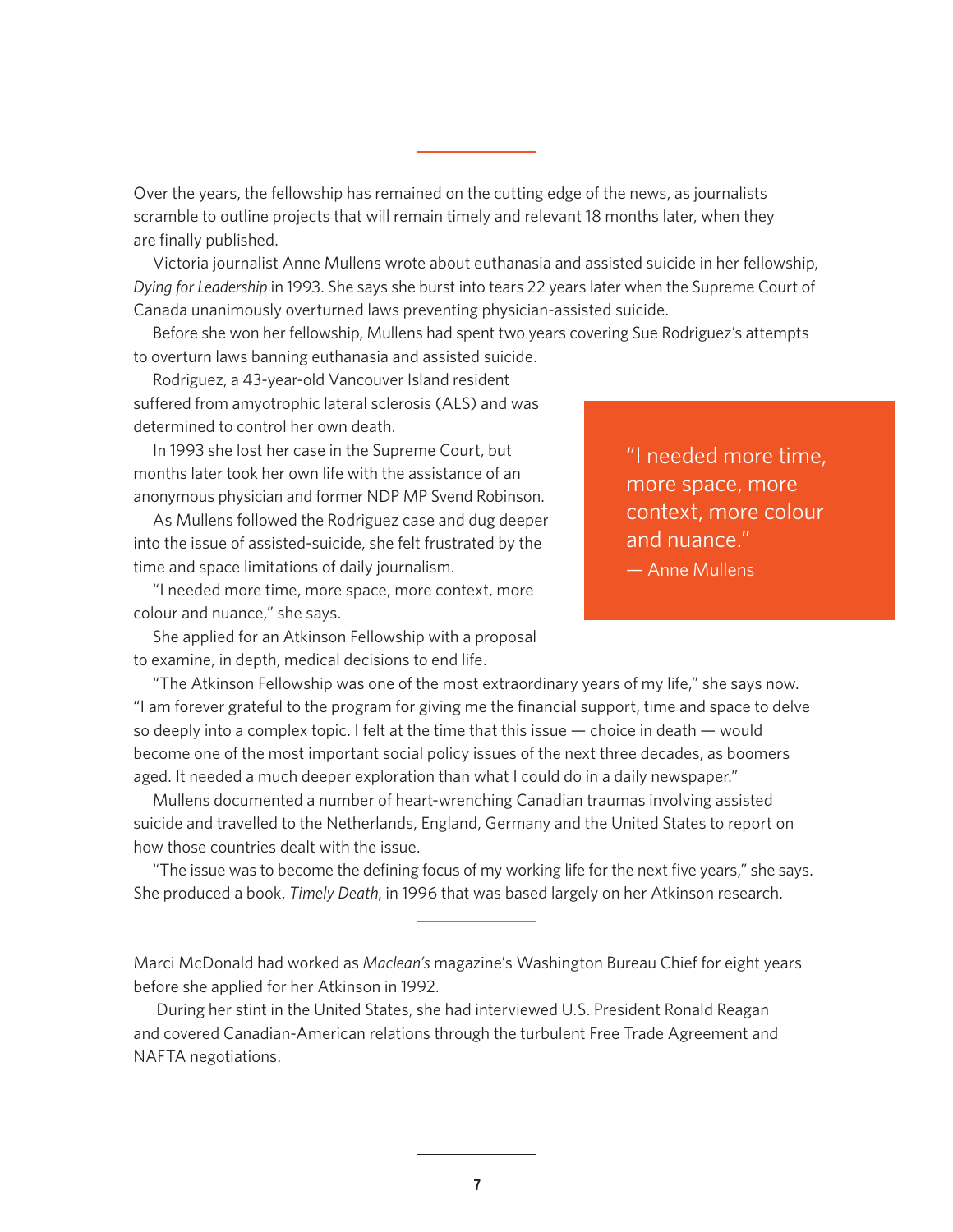So it wasn't surprising when she told the Atkinson selection committee she wanted to study Canada-U.S. relations during the stewardship of Prime Minister Brian Mulroney.

"If journalism is the first draft of history, the Atkinson Fellowship gave me a stab at nailing a second much more nuanced draft," she says. "Winning it gave me a year-long chance to step back and make sense of it all, chronicling both the bigger picture and the backstage personalities who wrestled our national fate into binding contractual prose."

Today, she says it is ironic to look at that period in the light of U.S. President Donald Trump's "staged rants about Canada-U.S. relations."

"If journalism is the first draft of history, the Atkinson Fellowship gave me a stab at nailing a second much more nuanced draft" — Marci McDonald

"Contrary to the triumphal tone of former Canadian negotiators at the time — and Donald Trump now — I found the American team covertly gloating at how they had us over a barrel  $-$  and literally so on the key continental energy file  $-$  all because then-Prime Minister Brian Mulroney had staked his political career on landing a deal."

"For me, that opportunity to examine a story in greater depth — and length — was a welcome relief from the weekly précis of events demanded by newsmagazines," she says.

Her Atkinson work became the basis of a best-selling book, *Yankee Doodle Dandy: Brian Mulroney and the American Agenda*.

Scott Simmie says simply his Atkinson Fellowship was "the most satisfying and useful piece of journalism that I have ever done." The *Toronto Star* has a Michener Award for excellence in public-service journalism to prove the point.

Simmie's 1997 Atkinson series, *Out of Mind: A Study of Canada's Mental Health Care System*, was a searing and finely nuanced study of a mental health care system in crisis.

Insightful and immediate, it drew on Simmie's own personal experience with mental illness to tell the stories of the one in five Canadians who will someday encounter a disease that bears a stigma almost worse than the illness.

While he wrote his series, Simmie had a photograph of Edmund Yu taped to the side of his computer. Yu, a former university pre-med student, was a homeless, paranoid schizophrenic who was shot and killed by police on a Toronto streetcar on the morning of Feb. 20, 1997.

"I think the story of Edmund Yu and his death was the catalyst or trigger for me for wanting to pursue this topic," Simmie says. "Along with the fact that I had discovered, because of my own experience, that I was being treated as a different kind of human being than I had been prior to that. I knew there was something there that was worth trying to understand and grapple with."

Simmie says his initial response to Yu's death and his original intention was to write a series that looked at how a process of budget cuts and de-institutionalization had failed the mentally ill.

"My initial response was simply: 'Oh my goodness, what a terrible thing. We have closed all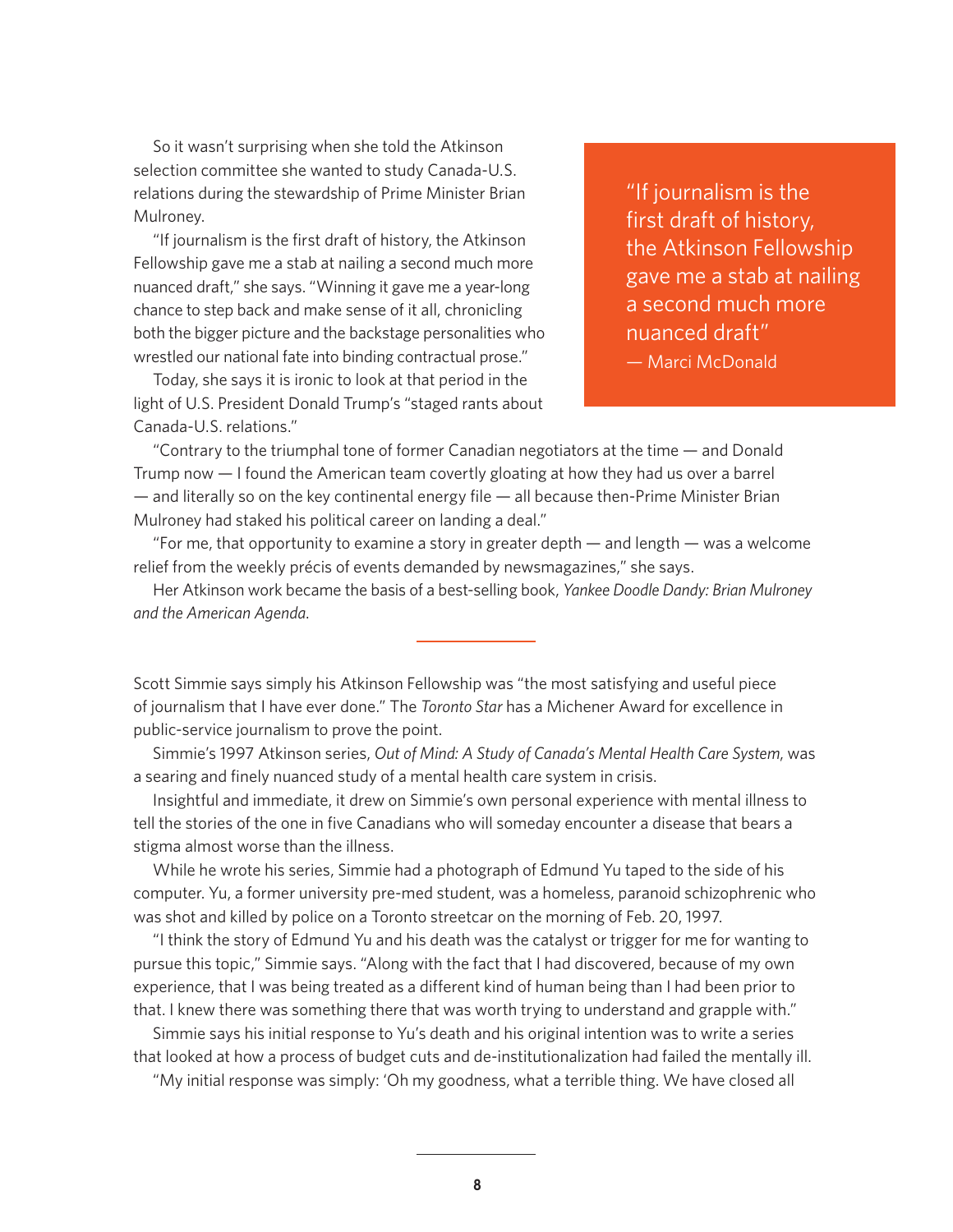these hospital beds and put people out in the community, and really, a lot of these people belong in hospital,'" he said.

"After I had the opportunity to really understand the situation, I realized the mistake wasn't in bringing these people out of hospital. Most of them should have been out much sooner. But it was not having the appropriate supports in the community — and by that I don't just mean doctors coming along and giving them medication. I mean giving them meaningful roles and giving them

work and giving them a sense of belonging to the community. That was truly our failure."

Simmie was eloquent in his condemnation.

"We have in place a system, and a mindset, that places little value on a person who's been labelled with a mental illness," he wrote in his series. "Our system dumps vast numbers of people in a very dark hole, and lets them glimpse, only rarely, the shadow of a ladder. For many, it's a strategy guaranteed to keep them unwell."

Simmie says his Atkinson was "a voyage of discovery." If he had been a reporter working with the pressures of daily deadlines, he would never have been able to make that transition.

"The Atkinson allowed me to take a super deep dive and to try my best to understand a really, really, complex topic."

— Scott Simmie

"The Atkinson allowed me to take a super deep dive and to try my best to understand a really, really, complex topic," he says. "The world of mental health is an exceedingly complicated one because there are many, many, people who have very different viewpoints and all those people are right. All those people have very legitimate reasons to hold those viewpoints and it took me quite some time  $-$  the better part of a year  $-$  to actually understand that."

 The public reaction to Simmie's Atkinson series was overwhelming. Hundreds of readers responded. Professionals praised him for his balanced insights, his courage and his truthfulness. Some people recommended Simmie be given the Order of Canada for his work and others turned to him personally for encouragement and advice.

One reader sent a letter to the editor of the *Toronto Star* that summed the series up saying: "All of a sudden it was no longer somebody else's problem."

Joseph E. Atkinson would have been pleased.

Ann Dowsett Johnston turned an under-the-radar story, women's drinking habits in Canada, into front-page news with her Atkinson Fellowship in 2010.

In the process, her groundbreaking research uncovered the messy realities of Canada's risky drinking habits and exposed an issue that begs for public policy leadership.

More than 80 per cent of Canadians drink alcohol and we drink more than 50 per cent above the world average, Johnston reported.

She noted a single drink-a-day increases a woman's odds of breast cancer by 10 per cent and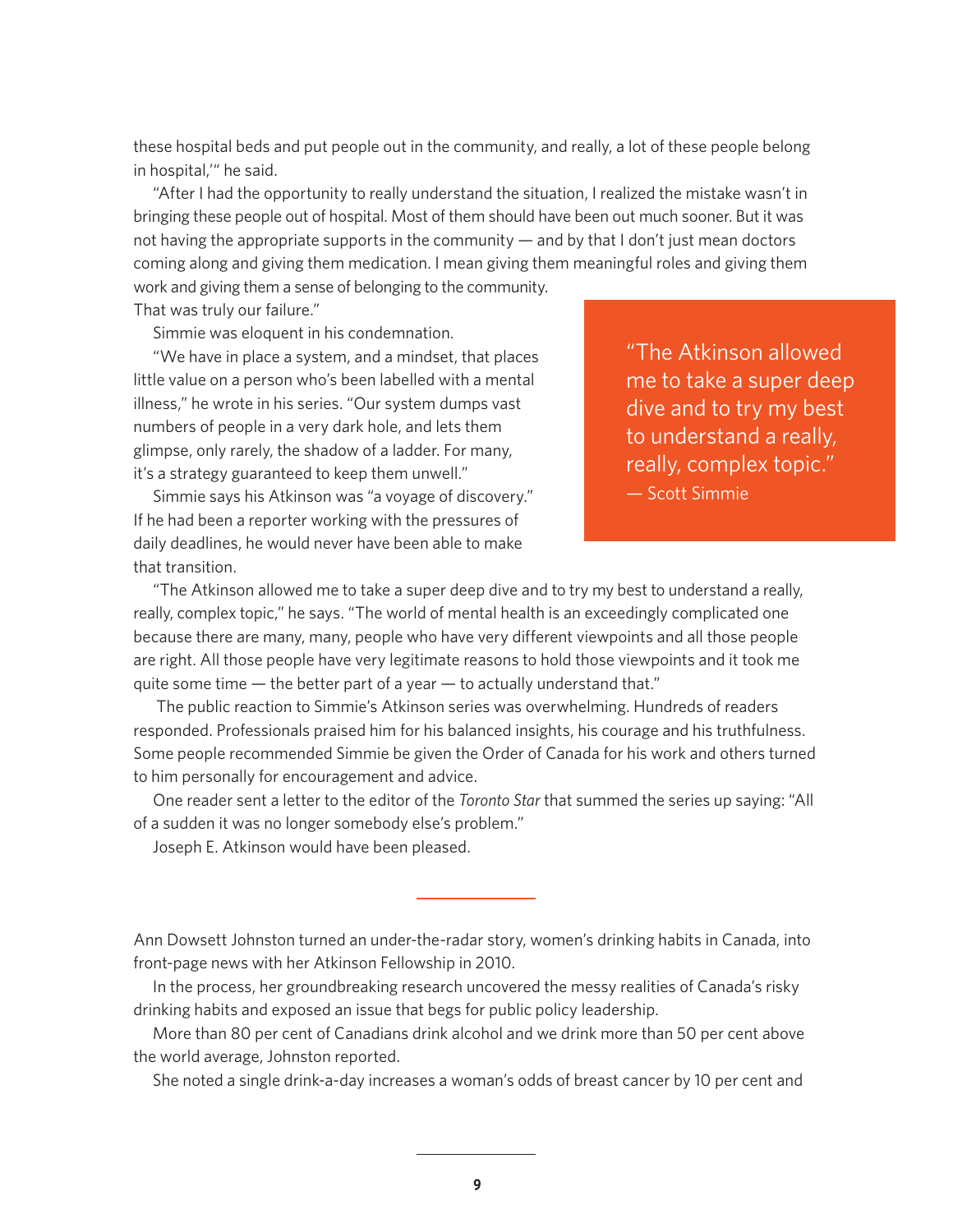that women who consume four or more alcoholic beverages a-day quadruple their risk of dying of heart disease.

"Why are we aware of the dangers related to trans fats and tanning beds, yet blissfully unaware of the more serious side effects associated with our favourite drug," she asked.

Johnston went on to document how women in Canada, spurred on by massively successful marketing campaigns that urge them to fit in, are driving an unprecedented surge in alcohol consumption. And she wrote movingly of the stigma and sorrow of alcoholism.

The public reaction was stunning.

"A lot of people responded personally," Johnston says. "It was as if I had opened a lid on something that had remained shut for so long."

"I'll never forget a webinar that we did on a Monday at noon. Only one person spoke through the entire program and when it was over I said to the technical person: 'That was a real bust.' And he said to me: 'Are you kidding? We had 1,500 people listening!"

Following her Atkinson, Johnston went on to turn her research into a book, *Drink: The Intimate Relationship Between Women and Alcohol*. It was named one of the Top 10 books of 2013 by the Washington Post.

When Johnston's Atkinson series was published in the *Toronto Star*, the Yukon's Department of Health and Social Services asked permission to produce the entire series as a newspaper insert for distribution throughout the territory.

The Atkinson effected Johnston personally as well. She has become an activist, and more recently a therapist, for people with addictions.

"I'm putting my money where my mouth is in terms of trying to help others," she says.

"I think we are in the middle of a recovery revolution, where, much like we saw with mental health, we are seeing people really de-stigmatize addiction. We don't see it as a moral failing, but we see it as a health issue where we can do something."

When the Atkinson Fellowship was established in 1988, Canada's print media were enjoying an economic boom. Newspaper revenues reached their highest levels ever in 1988 and 1989.

Times have changed.

Now all media are struggling to cope with the impact of new technology.

Kate Taylor, an arts columnist with the Globe and Mail and an award-winning novelist, won the 2009 Atkinson Fellowship with a proposal to examine challenges to Canada's cultural sovereignty in the new digital age.

 Her series, entitled *Northern Lights: Keeping Canadian Culture Ablaze*, examined the role of public policy in film, television and new media at a time when broadcaster CTV was selling a local TV station in Brandon, Manitoba for \$1, and the federal broadcast regulator had decided not to subsidize Canadian content on the Internet.

"As far as I know, it's the only instance where the fellowship has been used to look at an arts or culture topic," she says.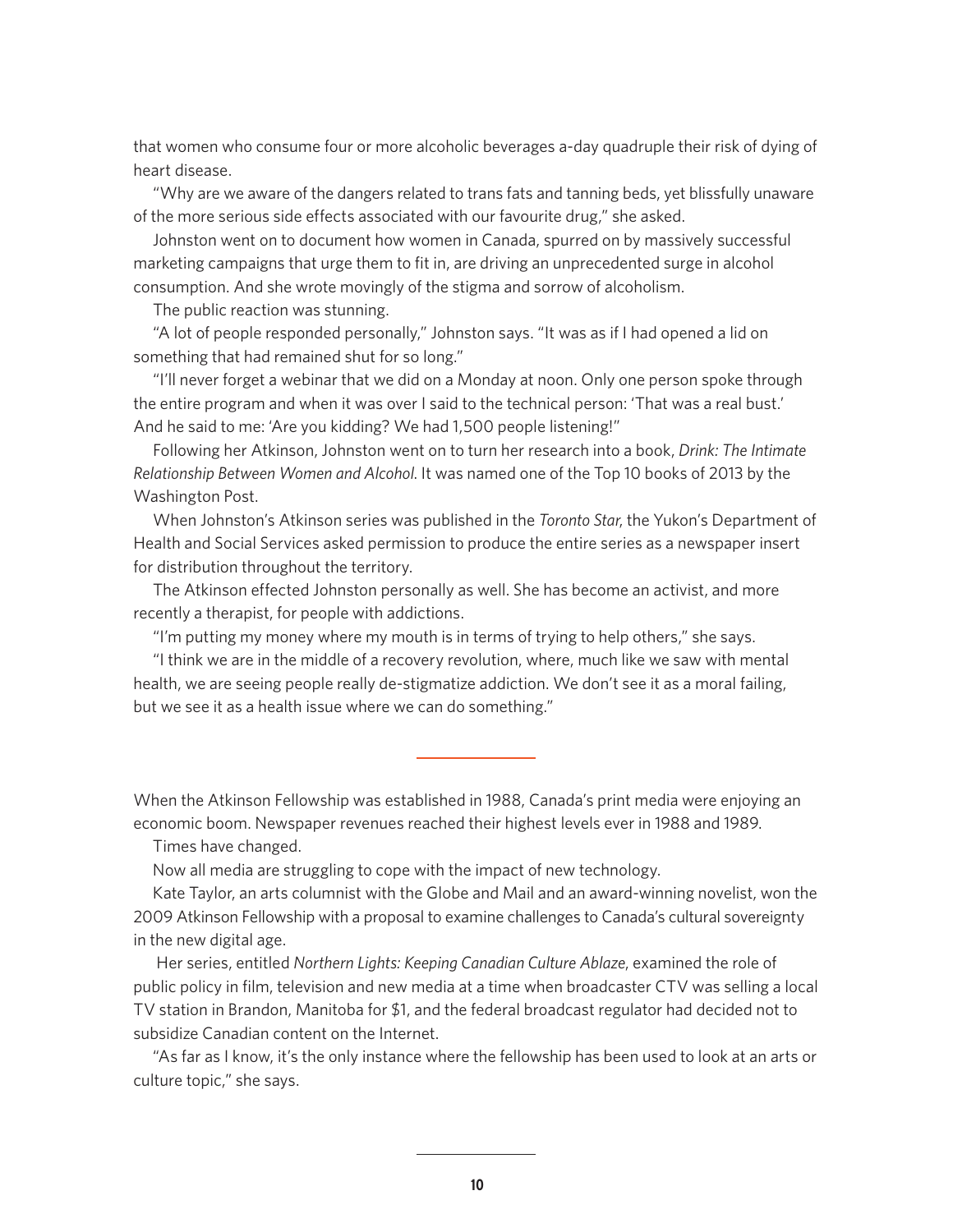But her timing was spectacular.

"Just as Netflix was signing up its first million subscribers in Canada, the landscape seemed to be changing so fast," she explains. "I thought my research would rapidly become obsolete. And yet, eight years later, many of the issues I raised then are now making regular headlines. (Netflix tax anyone?)"

She says the fellowship was invaluable in her later career. "The fellowship allowed me to carve out a new area of

expertise that, over the years, my home publication, the

"The fellowship allowed me to carve out a new area of expertise." — Kate Taylor

*Globe and Mail*, came to appreciate greatly. Eight years later, I use the background knowledge I gained almost every week in my job and still write a half dozen columns every year that directly depend on it." "In short," she says, "the fellowship was a career-making opportunity."

While Joseph Atkinson, like nearly everyone else in today's media, might struggle with the challenges of a new digital age, he wouldn't have any trouble recognizing the stories that Atkinson Fellows tell.

Dan Smith, a former editor at the *Toronto Star*, won the third Atkinson Fellowship in 1990 and produced a series on Indigenous Canadians struggle for self-rule.

Writing eight years after the 1982 Constitution Act first affirmed native peoples' rights to self-government but nine years before the creation of Nunavut, Smith highlighted the pitfalls of what would become a decades-long constitutional struggle. He is the author of the 1993 book, of *The Seventh Fire: the Struggle for Aboriginal Government*.

Twenty-eight years later, *Toronto Star* reporter Tanya Talaga is presenting the results of her 2017 - 2018 Atkinson Fellowship in this year's Massey Lectures, a series of five public lectures, created in honour of former Governor General Vincent Massey, that are intended to "enable distinguished authorities to communicate the results of original study on important subjects of contemporary interest."

In Talaga's case, the subject is the stunning rate of suicide among Indigenous young people in Canada.

Building upon her best-selling book, *Seven Fallen Feathers*, which documented the tragic deaths of seven Indigenous teenagers in Thunder Bay, Ont., between 2000 and 2011, Talaga's Atkinson examines the Indigenous experience in colonized nations — an experience marked by a violent separation from the land, families, and traditional ways of life, resulting in a spiritual separation with devastating consequences for generations of Indigenous children and their communities.

"Sadly, when it comes to Indigenous people, Canada's history is a massive history of lost opportunities," she says. "We've been telling the same story for years and it is still with us."

In 30 years there have been four Atkinson Fellowships on Indigenous issues. Two other fellowships, Linda Goyette in 2000 and Marie Wadden in 2005, dealt with the topic. Goyette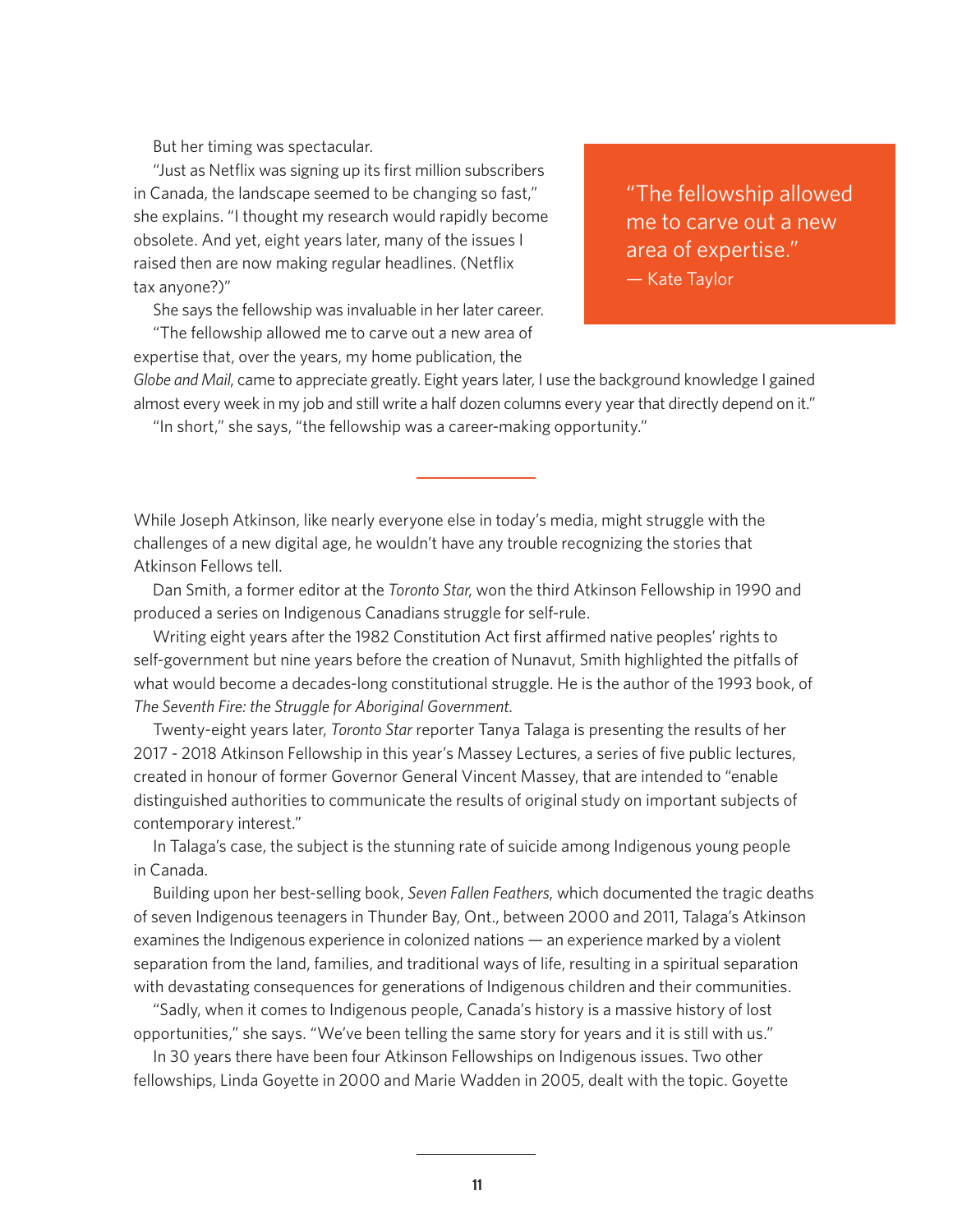wrote about attempts by western Canadians to seek reconciliation with their Indigenous neighbours, while Wadden wrote of Canadian public policy and Aboriginal addictions.

"I don't think solutions are going to be created until the federal government is more willing to sit down with Indigenous leaders and do it equally," Talaga says. "We've always had a top-down approach here. You know we still have the Indian Act in place. It's an absolutely racist piece of legislation that was created in 1876 and is still there. Until you remove all these things, you are still going to have the same issues moving forward."

The Atkinson Fellowship regularly tackles issues Joseph Atkinson would have been interested in — health, housing, welfare reform, unemployment, and resource development and working conditions are just a few.

In 1990, freelance journalist Andrew Nikiforuk was granted a second fellowship for the same year, in addition to Dan Smith, for a groundbreaking study on how early public health warnings and policies failed miserably to cope with an exploding AIDS crisis in the 1980s.

He showed how the disease discriminates ruthlessly by targeting people based on sexual orientation, lack of housing, income, and addiction. And he stirred controversy by saying that early on in the AIDS epidemic, public health officials wrongly gave Canadians "the impression that AIDS is a universal health risk."

"Although the virus has affected all Canadians financially, socially or politically, it has never imperilled all Canadians equally," he said. "To say so is not just bad science, but a lie."

His series was harsh, brutally honest and unflinching.

He criticized government for failing to provide prison inmates with condoms and insisted that traditional public health tools, such as testing, partner notification and disease surveillance had been tempered by concerns about civil rights and confidentiality.

The public health response, he concluded, remained inconsistent, erratic, slow and reactive.

In 1998, Vancouver journalist Frances Bula wrote about an emerging crisis in housing and homelessness across Canada.

She catalogued the dreary record of Canadian communities that regularly fight attempts to create housing for the poor by objecting to the establishment of rooming houses, shelters, basement apartments or group homes in their neighbourhoods.

She looked at the impact of government funding cuts for low-rent housing and studied international success stories, like the Netherlands, where 40 per cent of apartment households live in buildings owned by non-profit corporations.

Linda McQuaig, a crusading freelancer who campaigns for an egalitarian distribution of power and wealth, won the 1991 fellowship and produced a 51-page booklet, titled *Canada's Social Programs: Under Attack*. In it, she argued Canadian politicians and the business community misled the public by claiming a rising national deficit required deep spending cuts to social programs. She urged Canadians to look to Europe, where social spending is seen as essential to establish a base for a strong economy.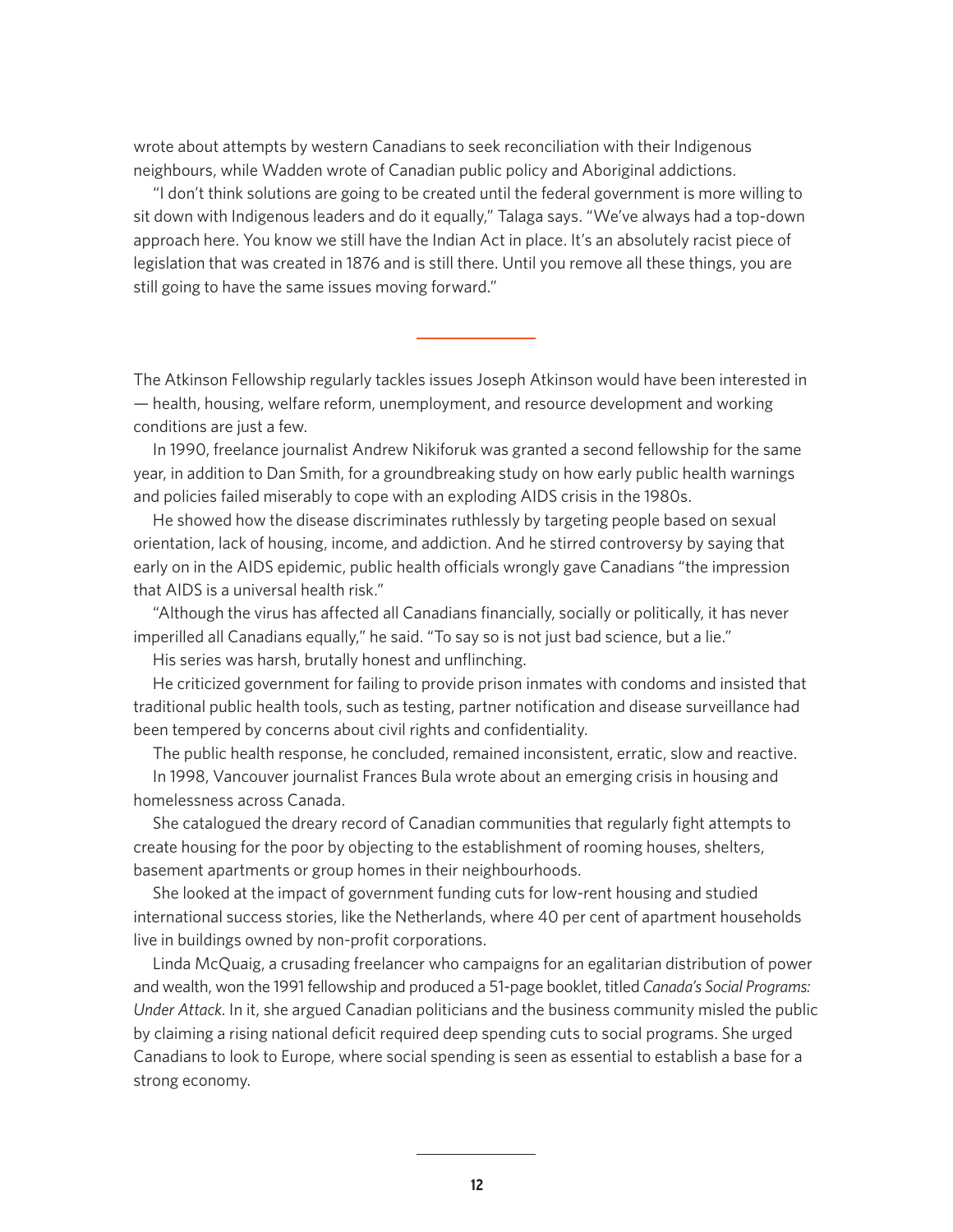In 2011, Neil Sandell, a CBC radio producer, researched joblessness among young people in Canada and Europe and documented what appeared to be a lost generation.

Statistics suggested as many as 200,000 fewer people in their 20s were employed in Canada after the 2008 recession. In Spain, statistics showed an astounding 40 per cent of young people between the ages of 15 and 24 were unemployed.

Gillian Steward, a former editor of the *Calgary Herald* and now a regular columnist with the *Toronto Star*, took a close look at the dramatic development of the Alberta's oil sands in her 2014 fellowship.

In the process she described the plight of oil sands workers who earn their livings in boom times. More than 40,000 people live in Northern Alberta's oil camps, working 12 hour days, in 14-days-on-14-days-off shifts.

Even though they earn very good wages, they resent the monotony of their existence.

"There is no such thing as a weekend," one worker told Steward. "Every day is Monday morning."

"Everything in your life is taken from you." complained another. "It's just like living in jail, only you're getting paid."

Steward, like the disgruntled oil workers, asked if the trade-offs Canada has made to develop the tar sands are something we might come to regret.

"Large swaths of land have been deforested," she wrote. "Toxic tailing ponds are swelling; greenhouse gasses are mushrooming. Aboriginal people have been ambushed by huge industrial projects in what they thought was their backyard."

"My series ran at a key time," says Steward. "Just after the Alberta election which saw the NDP take over government and just before the federal election that resulted in a win for Justin Trudeau. Since oil sands policy had been an important part of Stephen Harper's legacy, I was glad that I could bring those issues to the forefront."

In the last six years, Canada has lost a third of its journalists to job cuts and newspaper closures.

 Media revenues have been slashed; readers and viewers habits have been transformed by a digital revolution that has changed how and what we consume as "news."

Catherine Wallace, a former managing editor of the *Montreal Gazette* and now a senior editor at the *Toronto Star*, received the 2016 Atkinson Fellowship to examine the state of Canada's news industry and to search for proposals to help it adapt to change.

She said she wants to build a more diverse and vibrant public square.

"A new ecosystem is evolving and it's changing the way we think about news; what it is, who creates it, who gets to tell the story," she wrote.

Just 20 years ago the news industry was the gatekeeper of information and opinion, she argued. There was a clear and firm division between the creators and the audience.

But that's changed in our new digital age.

"While news organizations struggle with business models, communities and institutions are learning to produce and distribute information without going through the traditional media gatekeepers," she said.